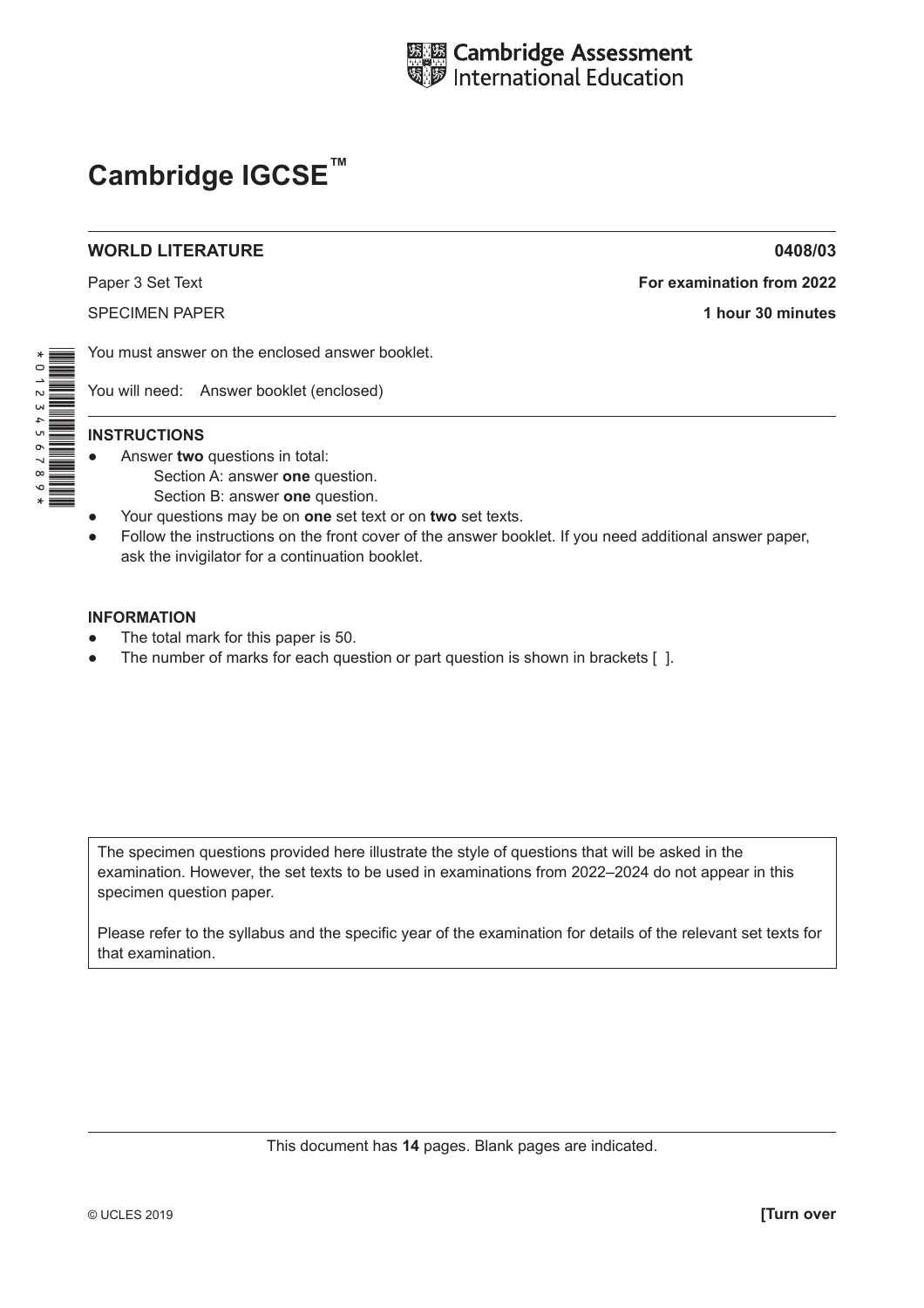# **Section A**

Answer **one** question from this section.

Remember to support your ideas with details from the writing.

# **BERTOLT BRECHT:** *The Caucasian Chalk Circle*

**Question 1** Read this extract, and then answer the question that follows it:

| Simon:       | There you are at last, Grusha! What are you going to do?                                                                                                                                                            |    |
|--------------|---------------------------------------------------------------------------------------------------------------------------------------------------------------------------------------------------------------------|----|
| Grusha:      | Nothing. If the worst comes to the worst, I've a brother with a farm in the<br>mountains. But what about you?                                                                                                       |    |
| Simon:       | Don't worry about me. [Polite again.] Grusha Vachnadze, your desire to<br>know my plans fills me with satisfaction. I've been ordered to accompany<br>Madam Natella Abashvili as her guard.                         | 5  |
| Grusha:      | But hasn't the Palace Guard mutinied?                                                                                                                                                                               |    |
| <b>Simon</b> | [serious]: That they have.                                                                                                                                                                                          |    |
| Grusha:      | But isn't it dangerous to accompany the woman?                                                                                                                                                                      |    |
| Simon:       | In Tiflis they say: how can stabbing harm the knife?                                                                                                                                                                | 10 |
| Grusha:      | You're not a knife. You're a man, Simon Chachava. What has this woman<br>to do with you?                                                                                                                            |    |
| Simon:       | The woman has nothing to do with me. But I have my orders, and so I go.                                                                                                                                             |    |
| Grusha:      | The soldier is a pig-headed man; he gets himself into danger for nothing<br>- nothing at all. [As she is called from the palace]: Now I must go into the<br>third courtyard. I'm in a hurry.                        | 15 |
| Simon:       | As there's a hurry we oughtn't to quarrel. For a good quarrel one needs<br>time. May I ask if the young lady still has parents?                                                                                     |    |
| Grusha:      | No, only a brother.                                                                                                                                                                                                 |    |
| Simon:       | As time is short $-$ the second question would be: Is the young lady as<br>healthy as a fish in water?                                                                                                              | 20 |
| Grusha:      | Perhaps once in a while a pain in the right shoulder; but otherwise strong<br>enough for any work. So far no one has complained.                                                                                    |    |
| Simon:       | Everyone knows that. Even if it's Easter Sunday and there's the question<br>who shall fetch the goose, then it's she. The third question is this: Is the<br>young lady impatient? Does she want cherries in winter? | 25 |
| Grusha:      | Impatient, no. But if a man goes to war without any reason, and no<br>message comes, that's bad.                                                                                                                    |    |
| Simon:       | A message will come. [GRUSHA is again called from the palace.] And<br>finally the main question                                                                                                                     | 30 |
| Grusha:      | Simon Chachava, because I've got to go to the third courtyard and I'm in a<br>hurry, the answer is 'Yes'.                                                                                                           |    |
| Simon        | [very embarrassed]: Hurry, they say, is the wind that blows down the<br>scaffolding. But they also say: The rich don't know what hurry is.—I come<br>from                                                           | 35 |
| Grusha:      | Kutsk.                                                                                                                                                                                                              |    |
|              |                                                                                                                                                                                                                     |    |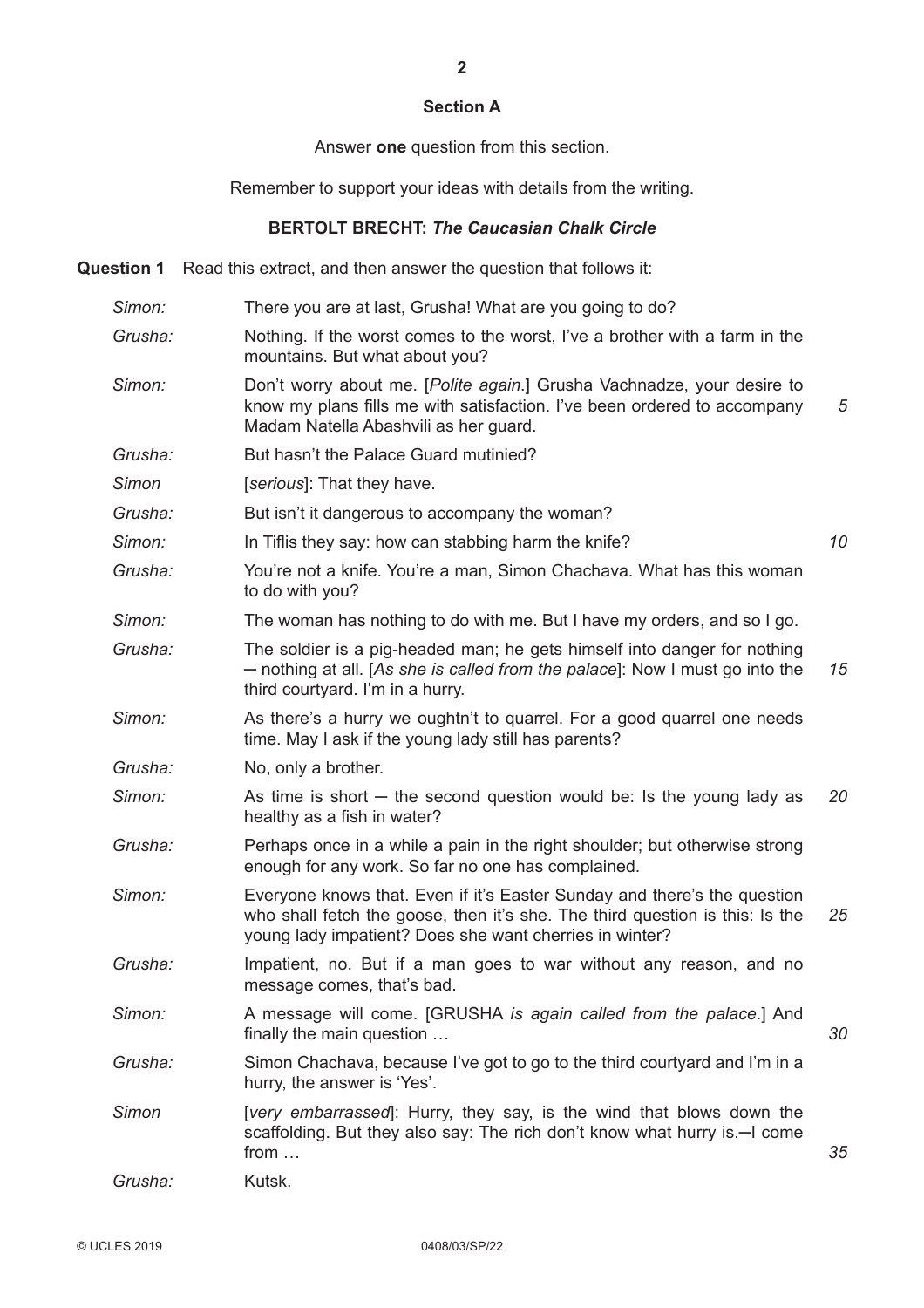| Simon:  | So the young lady has already made inquiries? Am healthy, have no<br>dependents, earn ten piastres a month, as a paymaster twenty, and am<br>asking honourably for your hand.              |    |
|---------|--------------------------------------------------------------------------------------------------------------------------------------------------------------------------------------------|----|
| Grusha: | Simon Chachava, that suits me.                                                                                                                                                             | 40 |
| Simon   | [taking from his neck a thin chain from which hangs a little cross]: This<br>cross belonged to my mother, Grusha Vachnadze. The chain is silver.<br>Please wear it.                        |    |
| Grusha: | I thank you, Simon. [He fastens it round her neck.]                                                                                                                                        |    |
| Simon:  | Now I must harness the horses. The young lady will understand that. It<br>would be better for the young lady to go into the third courtyard. Otherwise<br>there'll be trouble.             | 45 |
| Grusha: | Yes, Simon.                                                                                                                                                                                |    |
|         | [They stand together undecided.]                                                                                                                                                           |    |
| Simon:  | I'll just take the woman to the troops who've remained loyal. When the<br>war's over, I'll come back. In two weeks. Or three. I hope my intended<br>won't get tired waiting for my return. | 50 |
| Grusha: | Simon Chachava, I shall wait for you.                                                                                                                                                      |    |

**3**

In what ways does Brecht make this conversation such a memorable moment in the play? [25]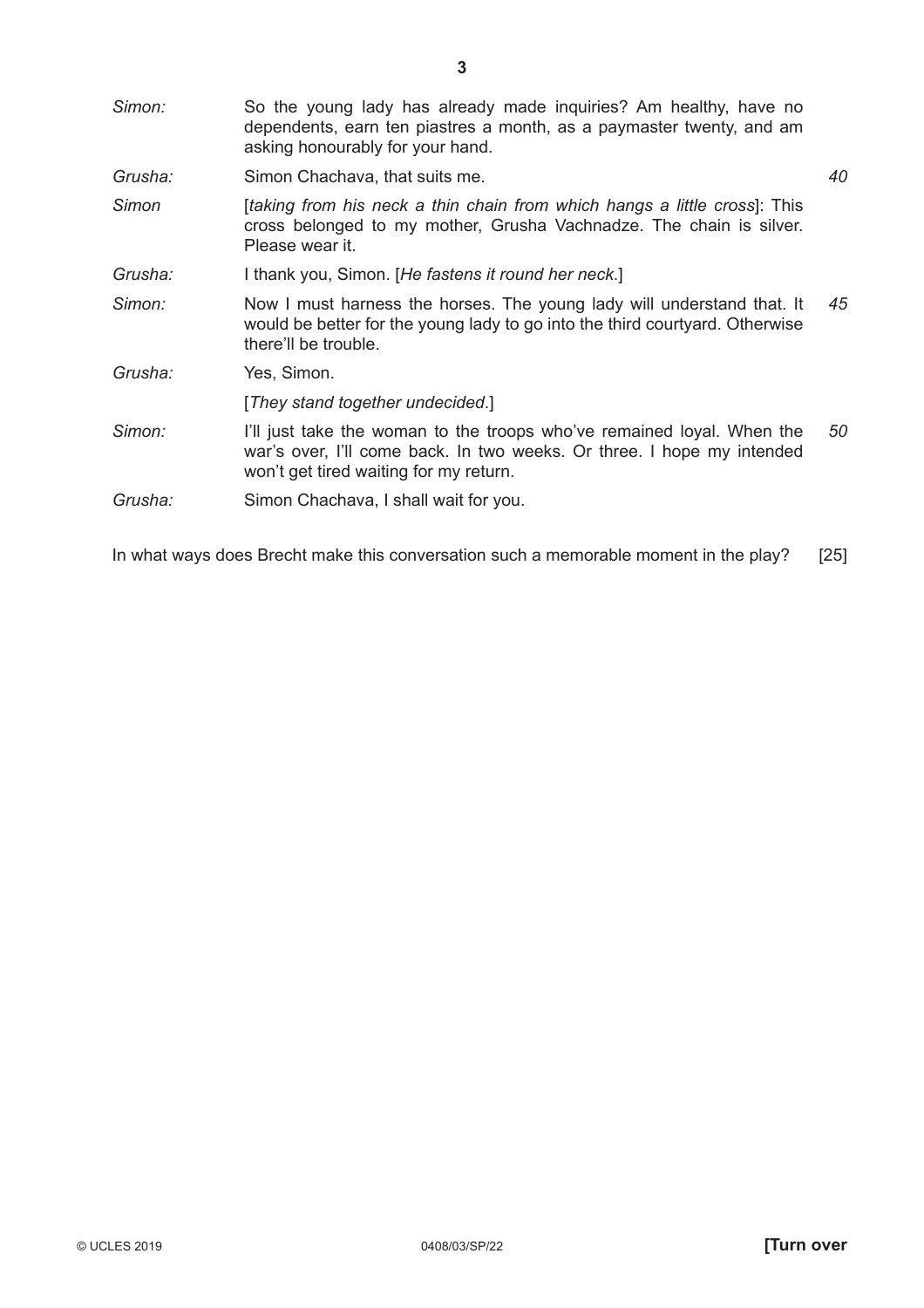## **TSITSI DANGAREMBGA:** *Nervous Conditions*

**Question 2** Read this extract, and then answer the question that follows it:

To our surprise, Maiguru did leave, by bus, early the next morning. She did not slink away in the dark, but quite openly packed a suitcase, put on her travelling clothes, had her breakfast and left. Babamukuru was still feeling injured, which was why, I thought, he let her go, but Nyasha had a different theory. She thought Babamukuru simply did not believe that Maiguru would do it. Would do it, could do it. It made no difference, she said. The point was that he did not believe. Babamukuru, she said, expected his wife to get cold feet before she got to the bus-stop or, at the latest, before the bus pulled away.

It would have been useful, Nyasha said, if things had turned out that way, because then Babamukuru would always have been able to remind his wife that she had tried to leave and had failed. Unfortunately, she told me, Babamukuru had to wait until Maiguru had boarded that bus and had gone to discover whether he was right or not, and by that time it was too late to do anything about it. *10*

Whether this was the case or not, I remember that there was something large and determined about Maiguru in the way that she made up her mind and, making no fuss, carried out her plan. Even Nyasha was impressed. She went to hug her mother goodbye at the door, but Maiguru, wanting only to go, remained cold. Nyasha was hurt but bighearted enough not to be jealous of her mother. 'I guess it's a one-woman show,' she said ruefully. *15*

Personally, I thought Nyasha was a little unbalanced not to be distressed by being abandoned so abruptly. Nyasha, though, didn't know what I was talking about. She did not think her mother had deserted her. She thought there was a difference between people deserting their daughters and people saving themselves. Maiguru was doing the latter and would be available to her daughter when she was needed. 'We'll survive,' she assured me. 'We'll manage somehow.' *20*

I was not so sure. Managing Babamukuru was not a child's job. Maiguru's departure was evidence of this. But Nyasha, who had still not tested the cast of Babamukuru's soul, thought that Babamukuru was, like her, flexible and would in the long run make a healthy adjustment. Consequently she thought only in terms of her mother's emancipation and was comforted by it. *25*

'I'll tell you why, Tambu,' she explained. 'Sometimes I feel I'm trapped by that man, just like she is. But now she's done it, now she's broken out, I know it's possible, so I can wait.' She sighed. 'But it's not that simple, you know, really it isn't. It's not really him, you know. I mean not really the person. It's everything, it's everywhere. So where do you break out to? You're just one person and it's everywhere. So where do you break out to? *30*

I don't know, Tambu, really I don't know. So what do you do? I don't know.'

It was true. It was a sad truth, tragic in Maiguru's case, because even if there had been somewhere to go, she would not have been able to, since her investment, in the form of her husband and two children, was all at the mission. We tried not to be discouraged by this knowledge, but it weighed heavily on our minds. We needed to be reassured, which we did for each other by inventing increasingly fantastic options for Maiguru. *35 40*

'She'll go back to England. To study for another degree,' said I.

'She'll teach at the University,' Nyasha countered.

'She'll become a doctor.'

'She'll start her own business,' Nyasha suggested, and sighed again. 'Maybe she could have once. But now it's too late.' Poor Nyasha. She could not conquer the hopelessness.

How does Dangarembga makes this moment in the novel so powerful? [25]

*5*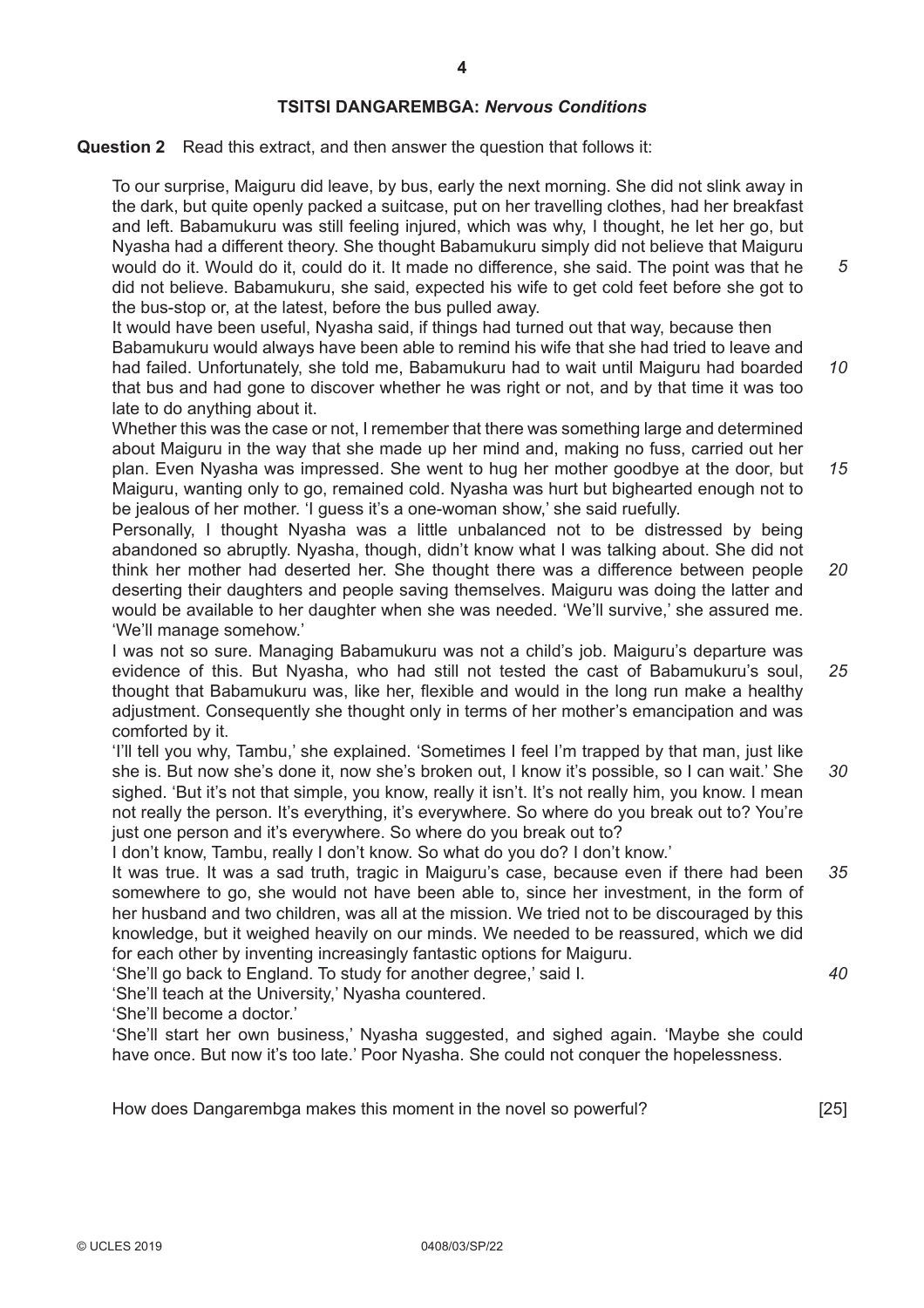**TURN OVER FOR QUESTION 3.**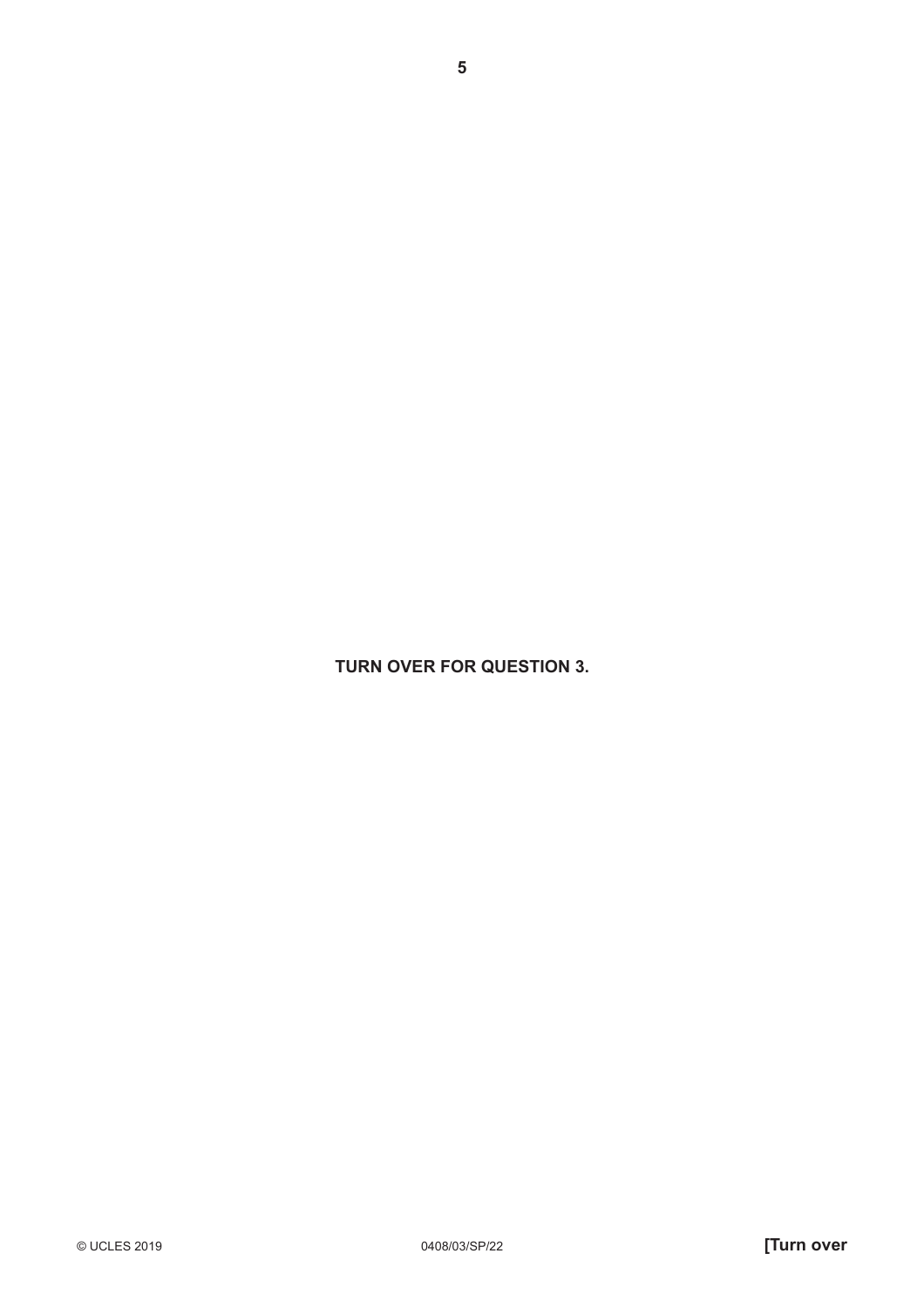## **DAI SIJIE:** *Balzac and the Little Chinese Seamstress*

#### **Question 3** Read this extract, and then answer the question that follows it:

The buffalo was of medium size, but boasted an exceptionally long tail, which it swung vigorously from side to side as though determined to splatter its timid, inexperienced master with as much filth as possible. For all his efforts to dodge the relentless lashes, one split second of inattention was enough for Four-Eyes to receive a blow to the face from the buffalo's tail, which sent his spectacles hurtling through the air. He swore and dropped the reins from his right hand and the plough from his left. Clapping his hands over his eyes, he let out a stream of abuse as if he had been blinded.

He was so enraged that he didn't hear our jovial shouts of greeting. He was very shortsighted and was unable to distinguish us from the jeering peasants in the neighbouring paddy fields.

He bent over and plunged his arms into the water, groping around in the mud. The blank expression in his bulging eyes was disconcerting.

Four-Eyes had evidently aroused his buffalo's sadistic instinct. The creature halted, then heaved from side to side, trampling the muddy bed with vigour, as though intent upon crushing the submerged spectacles with its hooves or the lurching ploughshare.

I took off my shoes, rolled up my trousers and stepped into the paddy field, leaving Luo seated by the wayside. Four-Eyes was not eager for me to help search for his spectacles, fearing that I would be a hindrance, but in the end it was I who stepped on them inadvertently as I groped in the mud. Fortunately they were still in one piece.

His vision restored to its former clarity, Four-Eyes was shocked to see the state Luo was in. *20*

'You look as sick as a dog!' he said.

As Four-Eyes couldn't abandon his work, he suggested we go to his place and take a rest until he returned.

He was lodged in the centre of the village. He had few personal belongings, and was so anxious to demonstrate his complete trust in the revolutionary peasants that he never used to lock his door. The building, an old grain storehouse, was on stilts, like ours, but it had a projecting porch supported by sturdy bamboo stakes, where cereals, vegetables and spices would be spread out to dry. Luo and I settled down on the porch to enjoy the sunshine. After a time the sun slid behind a mountain peak, and there was a chill in the air. Once the sweat on Luo's body had dried, he turned ice cold. I found an old pullover belonging to Four-Eyes and draped it over his back, tying the sleeves around his neck like a scarf. *25 30*

Even though the sun reappeared, he continued to complain of the cold. I went inside again to fetch a quilt from the bed, and on my way there it occurred to me that there might be another pullover lying around somewhere. I took a look under the bed, where I discovered a large wooden packing crate. Piled on top was a jumble of old shoes and broken slippers encrusted with mud and dirt. *35*

Pulling the crate into a beam of dust-dappled sunlight, I opened it and found that it contained more articles of clothing. I was fumbling around in the hope of finding a small pullover that would fit Luo's scrawny body when my fingers suddenly came upon something soft, supple and smooth to the touch, which made me think at once of a lady's doeskin shoe. *40*

But it was not a shoe, it was a suitcase. A ray of light bounced off the glossy lid. It was an elegant suitcase, a little worn but made of fine leather, and it gave off a whiff of civilisation.

It seemed inordinately heavy in relation to its size, but I had no way of telling what was inside. It was fastened with locks in three places.

I waited impatiently for the evening, when Four-Eyes would be released from his daily struggle with the buffalo, so that I could ask him what sort of treasure he had so securely hidden away in his secret cache.

*45*

*15*

*10*

*5*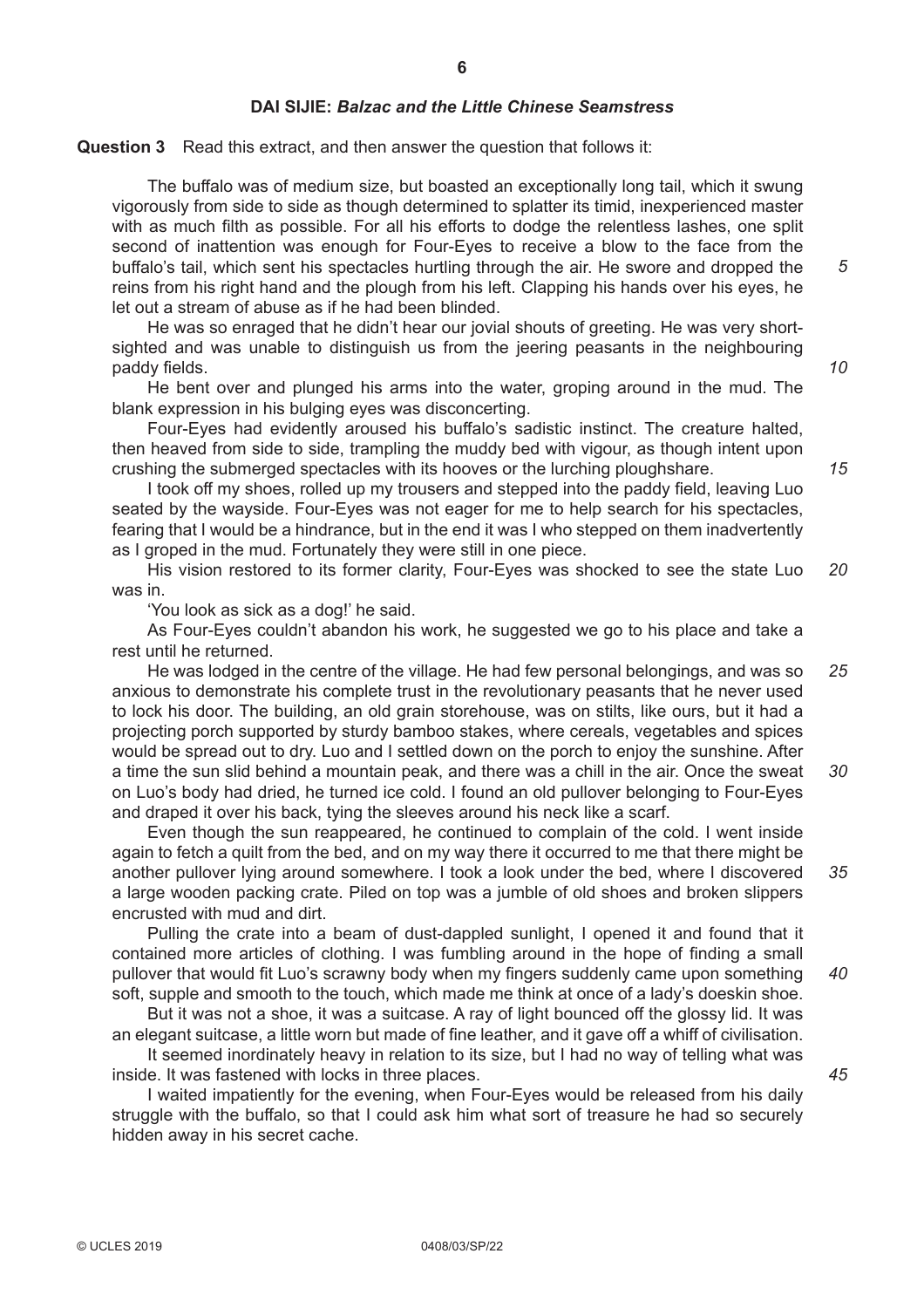| To my surprise he didn't answer my question. All the time we were cooking he was<br>unusually quiet, and when he did speak he took care not to mention the suitcase.<br>50<br>While we were eating our supper I broached the subject again. But still he said nothing. |
|------------------------------------------------------------------------------------------------------------------------------------------------------------------------------------------------------------------------------------------------------------------------|
|------------------------------------------------------------------------------------------------------------------------------------------------------------------------------------------------------------------------------------------------------------------------|

| How does Sijie make this such a memorable and significant moment in the novel? | $[25]$ |
|--------------------------------------------------------------------------------|--------|
|                                                                                |        |
|                                                                                |        |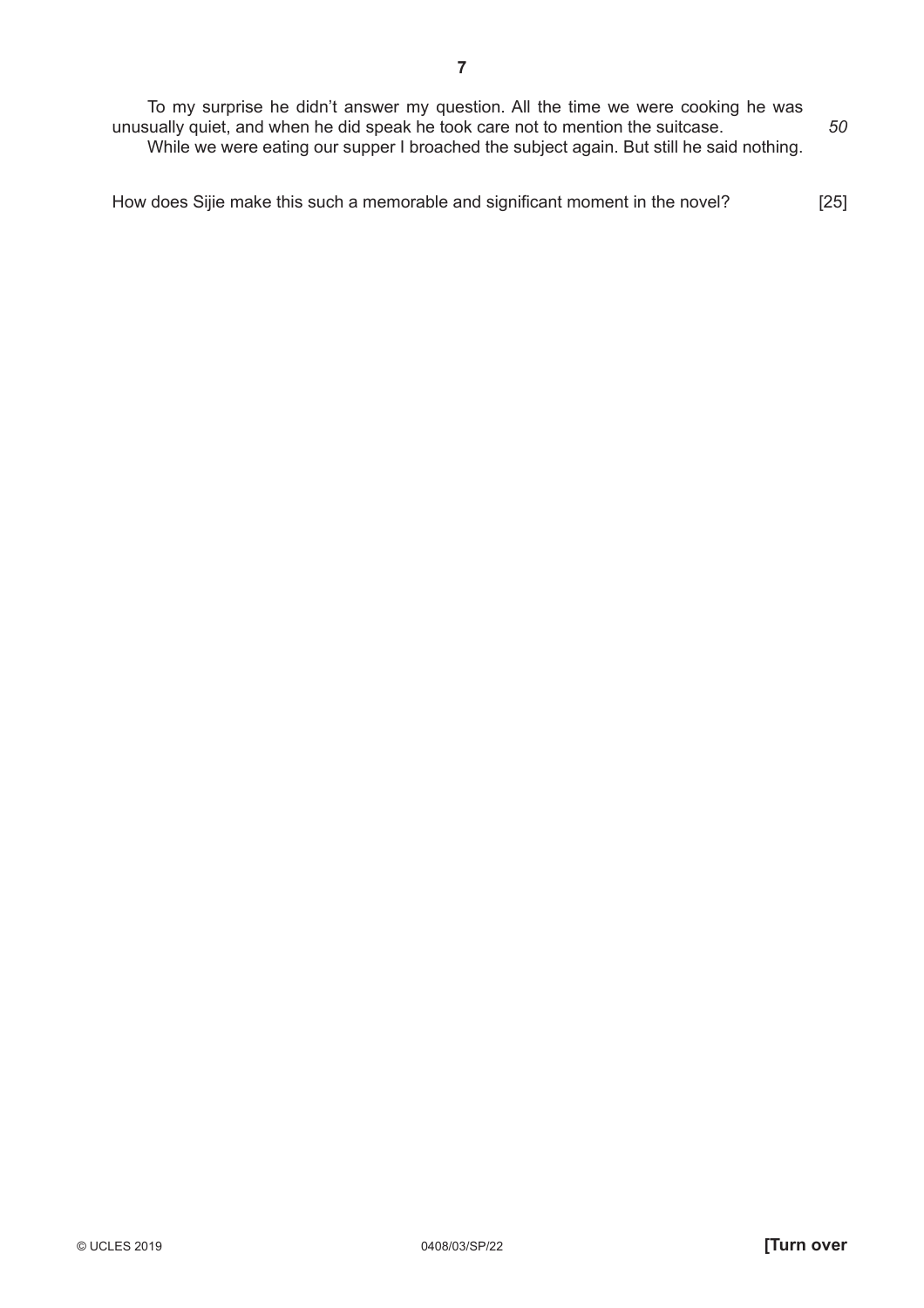|               | <b>Question 4</b> Read this extract, and then answer the question that follows it:                                                                                                                                                           |    |
|---------------|----------------------------------------------------------------------------------------------------------------------------------------------------------------------------------------------------------------------------------------------|----|
| Hedda:        | In your power, all the same. Subject to your will and your demands. No longer<br>free! [She gets up violently.] No! That's a thought that I'll never endure! Never.                                                                          |    |
| <b>Brack</b>  | [looks at her half tauntingly]: One generally acquiesces in what is inevitable.                                                                                                                                                              |    |
| Hedda         | [returns the look]: Perhaps you're right.                                                                                                                                                                                                    |    |
|               | [She crosses to the writing desk.]                                                                                                                                                                                                           | 5  |
| Hedda         | [suppresses an involuntary smile, and imitates TESMAN's intonation]: Well?<br>Is it going to work out, Jörgen? Eh?                                                                                                                           |    |
| Tesman:       | Heaven knows, my love. At any rate it's going to take us months.                                                                                                                                                                             |    |
| Hedda         | [as before]: Well, think of that! [She passes her fingers lightly through MRS.<br>ELVSTED's hair.] Isn't this strange for you, Thea? Now you're sitting here<br>together with Tesman  as you used to sit with Ejlert Lövborg.                | 10 |
|               | Mrs. Elvsted: Oh yes, oh God  if only I could inspire your husband in the same way.                                                                                                                                                          |    |
| Hedda:        | Oh, I expect it will come  in time.                                                                                                                                                                                                          |    |
| Tesman:       | Yes, d'you know what, Hedda  it really does seem to me that I'm beginning<br>to feel something of the sort. But you go and sit down again, now, with Mr.<br>Brack.                                                                           | 15 |
| Hedda:        | And is there nothing I can do to help you two?                                                                                                                                                                                               |    |
| Tesman:       | No, nothing at all. [Turns his head.] We'll just have to rely on you, dear Mr.<br>Brack, to keep Hedda company!                                                                                                                              |    |
| <b>Brack</b>  | [with a look to HEDDA]: It will be a pleasure indeed.                                                                                                                                                                                        | 20 |
| Hedda:        | Thank you. But tonight I'm tired. I'm going to go in and lie down a bit on the<br>sofa.                                                                                                                                                      |    |
| Tesman:       | Yes, you do that my dear. Eh?                                                                                                                                                                                                                |    |
|               | [HEDDA goes into the inner room and pulls the curtains together behind her.<br>A short pause. Suddenly she is heard to play a wild dance tune on the piano.]                                                                                 | 25 |
|               | Mrs. Elvsted [starts up from her chair]: Oh  what's that!                                                                                                                                                                                    |    |
| <b>Tesman</b> | [runs to the doorway]: But Hedda, my dear  don't play dance music, not<br>tonight! Do think of Aunt Rina! And of Ejlert, too!                                                                                                                |    |
| Hedda         | [puts her head out between the curtains]: And of Auntie Julle. And of all the<br>rest of them.  I shall be silent in future.                                                                                                                 | 30 |
|               | [She draws the curtains together again.]                                                                                                                                                                                                     |    |
| <b>Tesman</b> | [at the desk]: I don't think it's good for her to see us at this melancholy task.<br>I'll tell you what, Mrs. Elvsted  you'll have to move in to Aunt Julle's. Then I'll<br>come up in the evenings. And then we can sit and work there. Eh? |    |
|               | Mrs. Elvsted: Yes, perhaps that would be the best                                                                                                                                                                                            | 35 |
| Hedda         | [from the inner room]: I can hear what you're saying, Tesman. And how am I<br>supposed to survive the evenings out here?                                                                                                                     |    |
| <b>Tesman</b> | [leafing through the papers]: Oh, I expect Mr. Brack will be kind enough to look<br>in now and again.                                                                                                                                        |    |
| <b>Brack</b>  | [in the armchair, shouts cheerfully]: I'll gladly come every single evening, Mrs.<br>Tesman! Don't you worry, we'll have a fine time out here together!                                                                                      | 40 |

**HENRIK IBSEN:** *Hedda Gabler*

# © UCLES 2019 0408/03/SP/22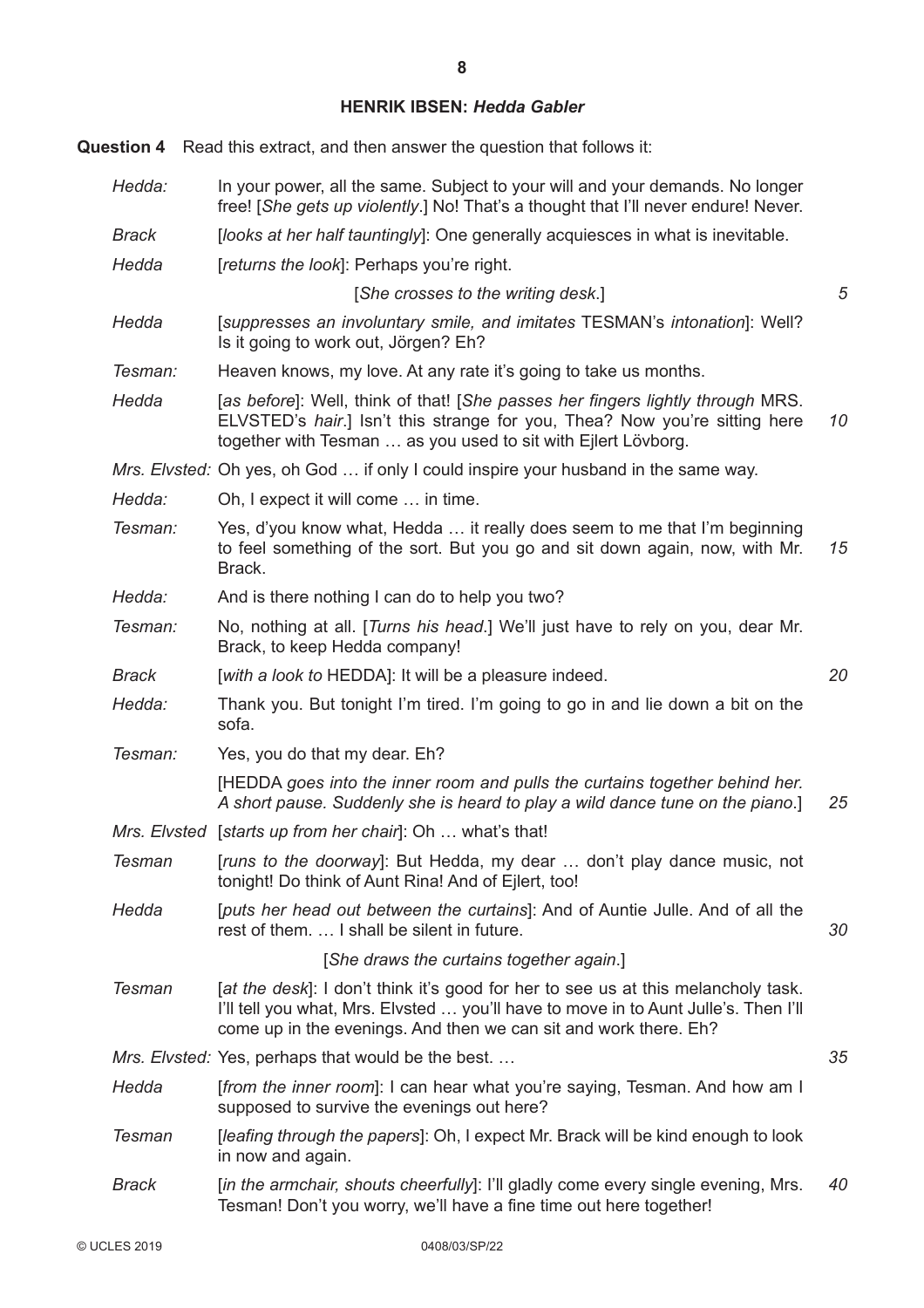| Hedda        | [clearly and distinctly]: Yes, you're looking forward to that, aren't you, Mr.<br>Brack? Yourself as the only cock in the yard                                                      |    |
|--------------|-------------------------------------------------------------------------------------------------------------------------------------------------------------------------------------|----|
|              | [A shot is heard within. TESMAN, MRS. ELVSTED, and BRACK all start to<br>their feet.]                                                                                               | 45 |
| Tesman:      | Oh, now she's playing about with those pistols again.                                                                                                                               |    |
|              | [He pulls the curtains aside and runs in. MRS. ELVSTED follows. HEDDA lies<br>stretched out dead on the sofa. Confusion and shouting. BERTE, in alarm,<br>comes in from the right.] |    |
| Tesman       | [yelling at BRACK]: Shot herself! Shot herself in the temple! Think of that!                                                                                                        | 50 |
| <b>Brack</b> | [half prostrate in the armchair]: But, good God Almighty  people don't do<br>such things!                                                                                           |    |

Explore how Ibsen makes this such a powerful ending to the play. [25]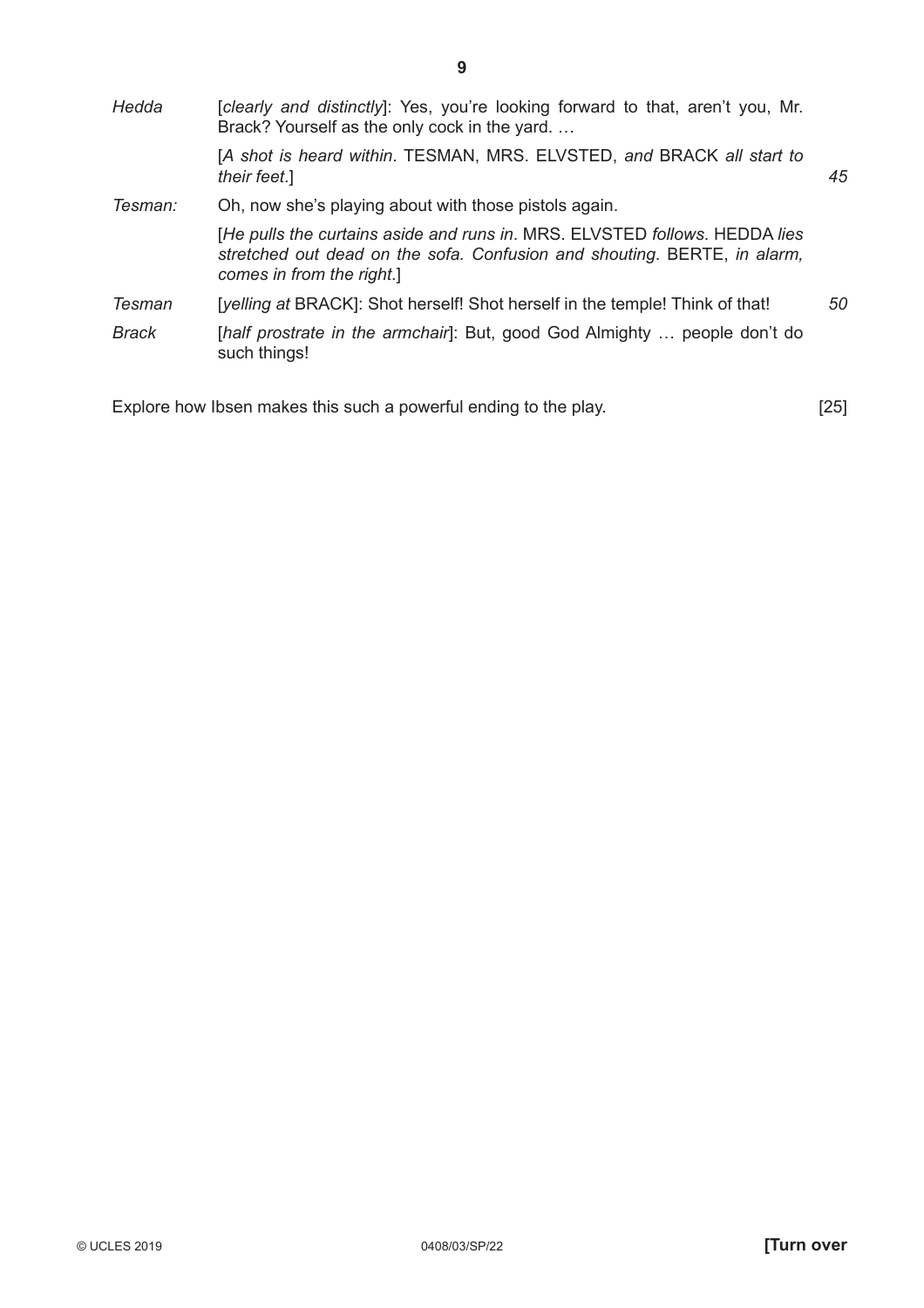# **Selection from** *Songs of Ourselves, Volume 2*

|  | <b>Question 5</b> Read this extract, and then answer the question that follows it: |  |
|--|------------------------------------------------------------------------------------|--|
|--|------------------------------------------------------------------------------------|--|

# *Song*

# *for Helen Suzman*

| Nothing happens until something does.<br>Everything remains just as it was<br>And all you hear is the distant buzz<br>Of nothing happening till something does.                                               |         |
|---------------------------------------------------------------------------------------------------------------------------------------------------------------------------------------------------------------|---------|
| A lot of small hands in a monstrous hall<br>can make the air vibrate<br>and even shake the wall;<br>a voice can break a plate<br>or glass, and one pale feather tip<br>the balance on a sinking ship.         | 5<br>10 |
| It's the very same tune that has been sung<br>time and again by those<br>whose heavy fate has hung<br>on the weight that they oppose,<br>the weight by which are crushed<br>the broken voices of the hushed.  | 15      |
| But give certain people a place to stand<br>a lever, a fulcrum, a weight,<br>however small the hand.<br>the object however great,<br>it is possible to prove<br>that even Earth may be made to move.          | 20      |
| Nothing happens until something does,<br>and hands, however small,<br>fill the air so the buzz<br>of the broken fills the hall<br>as levers and fulcrums shift<br>and the heart like a weight begins to lift. | 25      |
| Nothing happens until something does.<br>Everything remains just as it was<br>And all you hear is the distant buzz<br>Of nothing happening. Then something does.                                              | 30      |
| (George Szirtes)                                                                                                                                                                                              |         |

How does Szirtes make this such a striking poem? [25]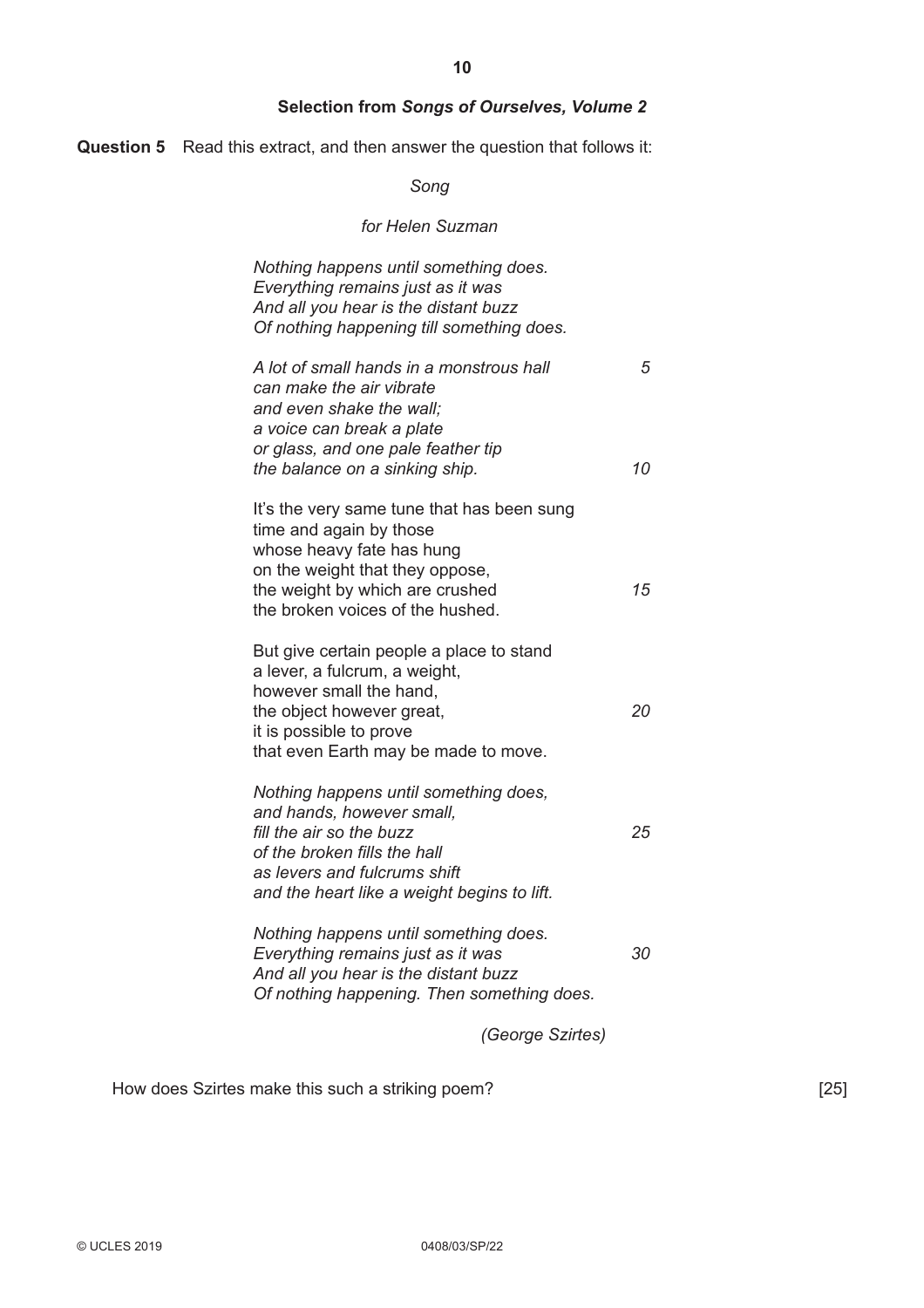**TURN OVER FOR QUESTION 6.**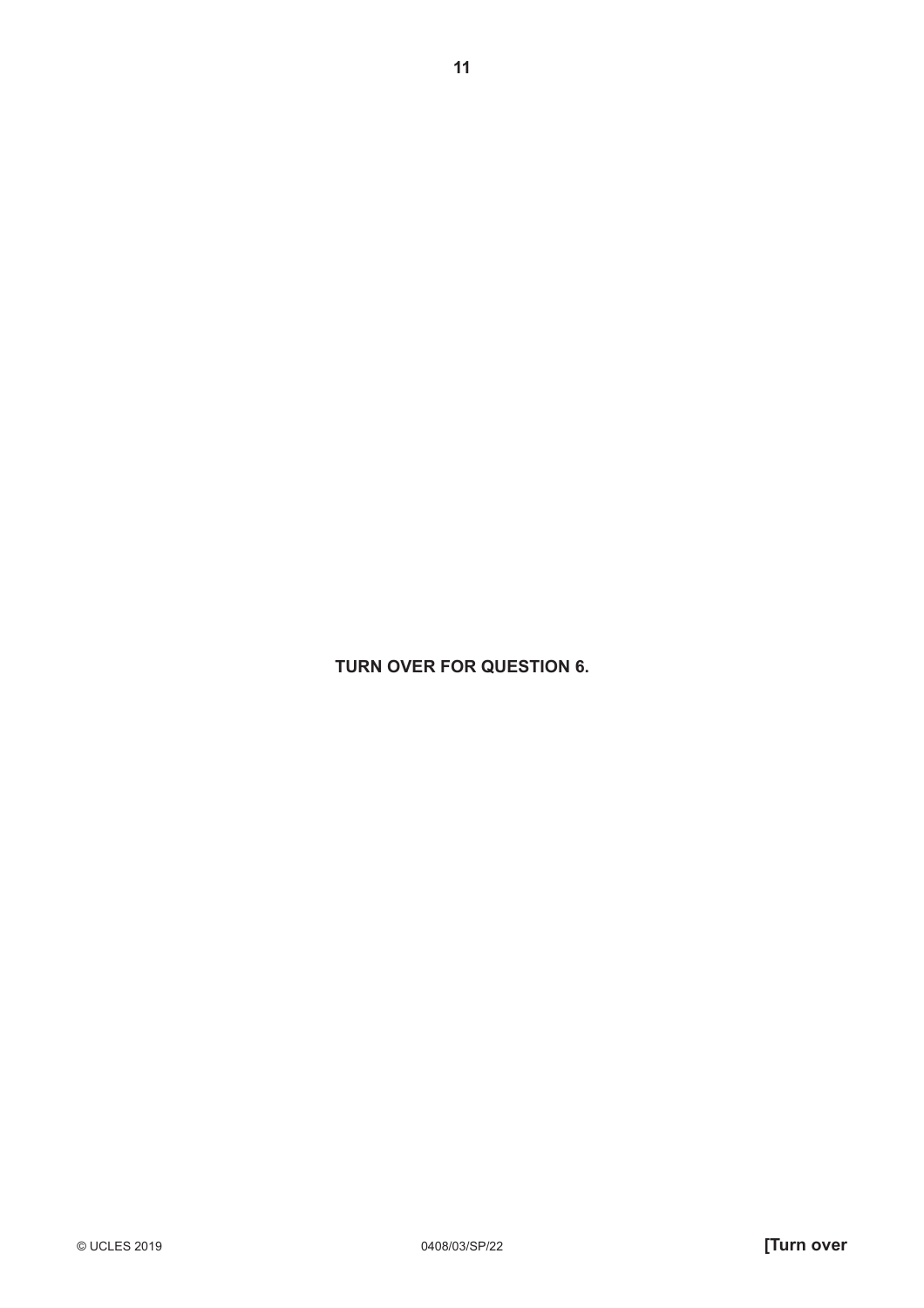# **Selection from** *Stories of Ourselves, Volume 1*

**Question 6** Read this extract from *Real Time* (by Amit Chaudhuri), and then answer the question that follows it:

On their way to the house, Mr Mitra said he didn't know if they should buy flowers. They

these inescapable periods of waiting, moved a little. He placed the tuberoses in the front, next to Abdul, where they smeared the seat with their moisture. Mr Mitra had wasted some **Waiting for copyright clearance.**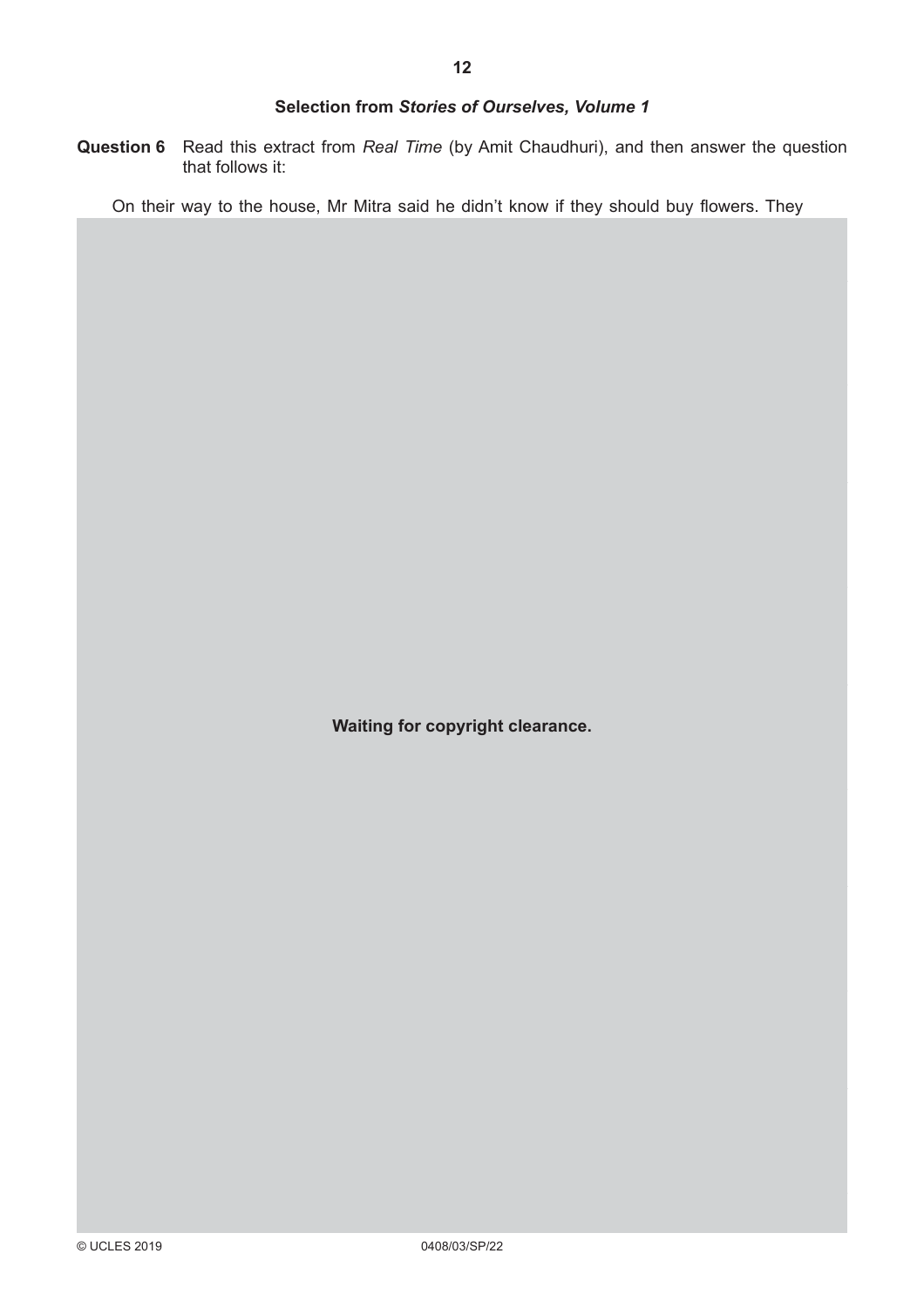#### $s_p = \frac{1}{2}$ spacious courty are  $\frac{1}{2}$  they had to stop again and ask and ask and ask and ask and ask and ask and ask and ask and ask and ask and ask and ask and ask and ask and ask and ask and ask and ask and ask and adolescent standing by a gate where Nishant Apartments was. The boy scratched his arm **Waiting for copyright clearance.**

'That side?' Mr Mitra looked helpless; he'd given up trying to arrive on time.

| In what ways does Chaudhuri make this an interesting opening to the story? | $[25]$ |
|----------------------------------------------------------------------------|--------|
|                                                                            |        |